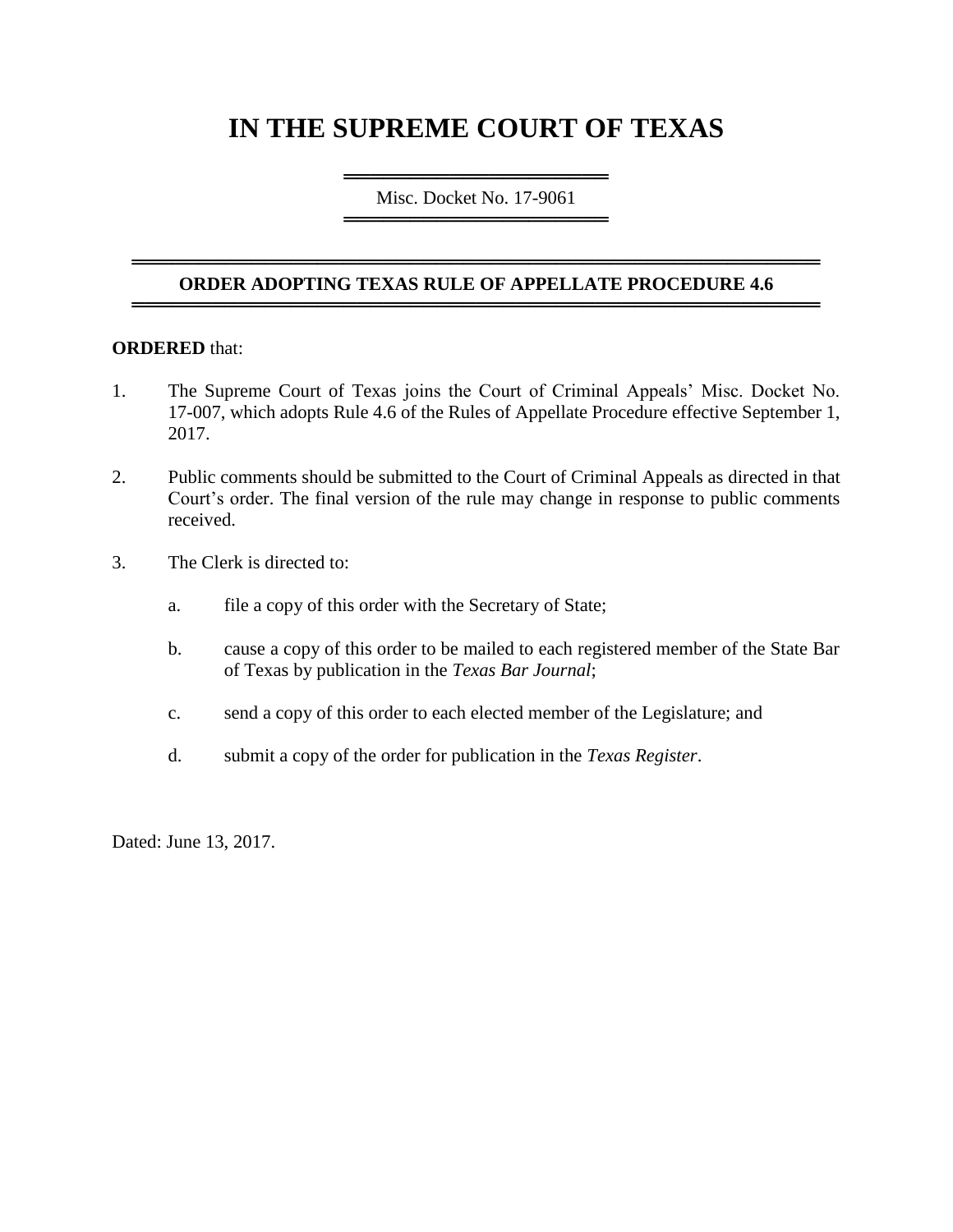Hecht, Chief Justice

Paul W. Green, Justice

Phil Johnson, Justice

nson<br>il lé

mas

Don R. Willett, Justice

va M. Guzman, Justice

Debra H. Lehrmann, Justice

Jeffrey S. Hoyd, Justice John P. Devine, Justice

Brown, Justice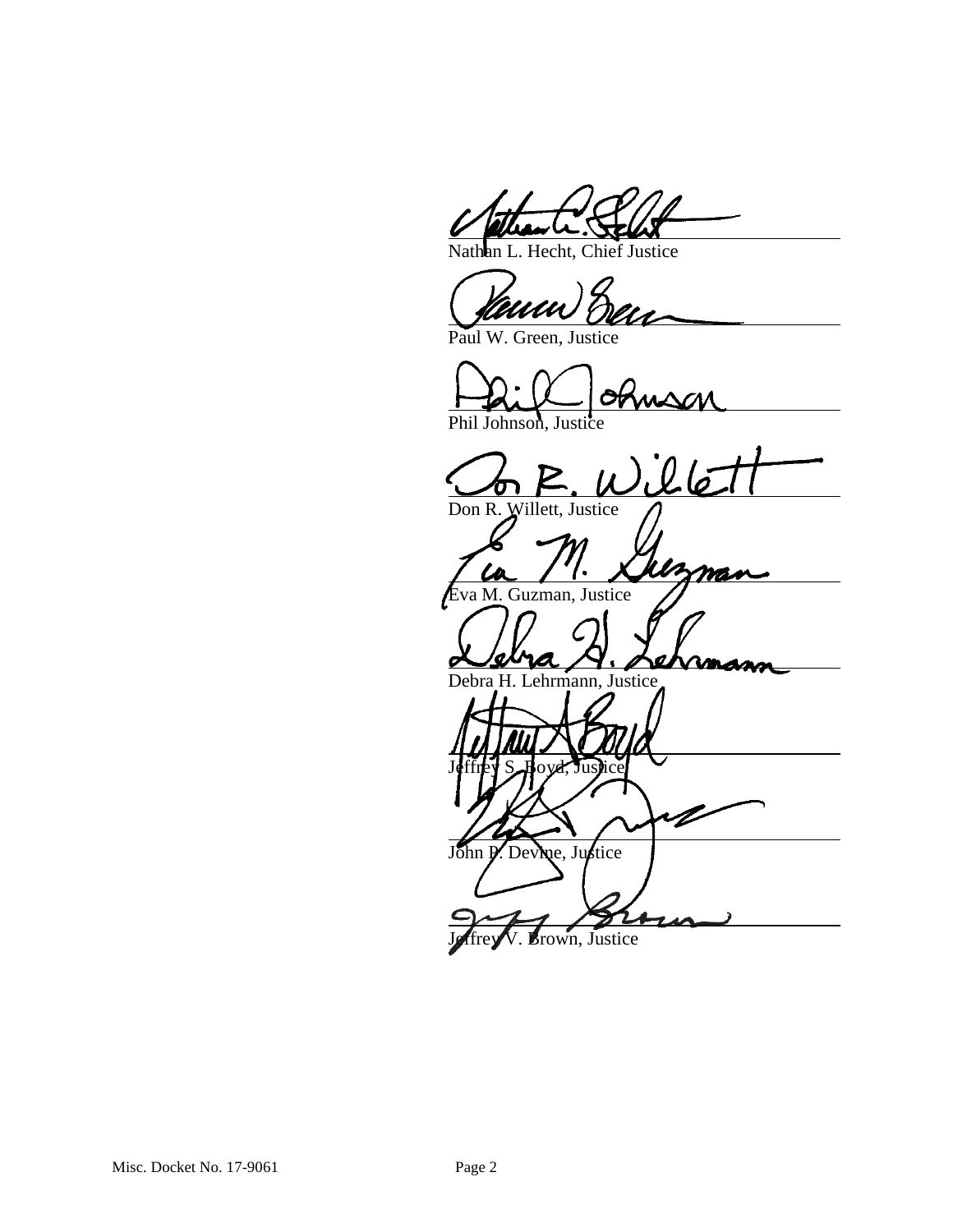# **IN THE COURT OF CRIMINAL APPEALS OF TEXAS**

════════════════════ Misc. Docket No. 17-007 ════════════════════

## **ORDER ADOPTING TEXAS RULE OF APPELLATE PROCEDURE 4.6**

════════════════════════════════════════════════════

════════════════════════════════════════════════════

#### **ORDERED** that:

- 1. Pursuant to section 22.108 of the Texas Government Code, the Court of Criminal Appeals promulgates Rule of Appellate Procedure 4.6, effective September 1, 2017.
- 2. This rule may be changed in response to public comments received before July 21, 2017. Any interested party may submit written comments to the Court of Criminal Appeals at [txccarulescomments@txcourts.gov.](mailto:txccarulescomments@txcourts.gov)
- 3. The Clerk is directed to:
	- a. file a copy of this order with the Secretary of State;
	- b. cause a copy of this order to be mailed to each registered member of the State Bar of Texas by publication in the *Texas Bar Journal*;
	- c. send a copy of this order to each elected member of the Legislature; and
	- d. submit a copy of the order for publication in the *Texas Register*.

Dated: June 5, 2017.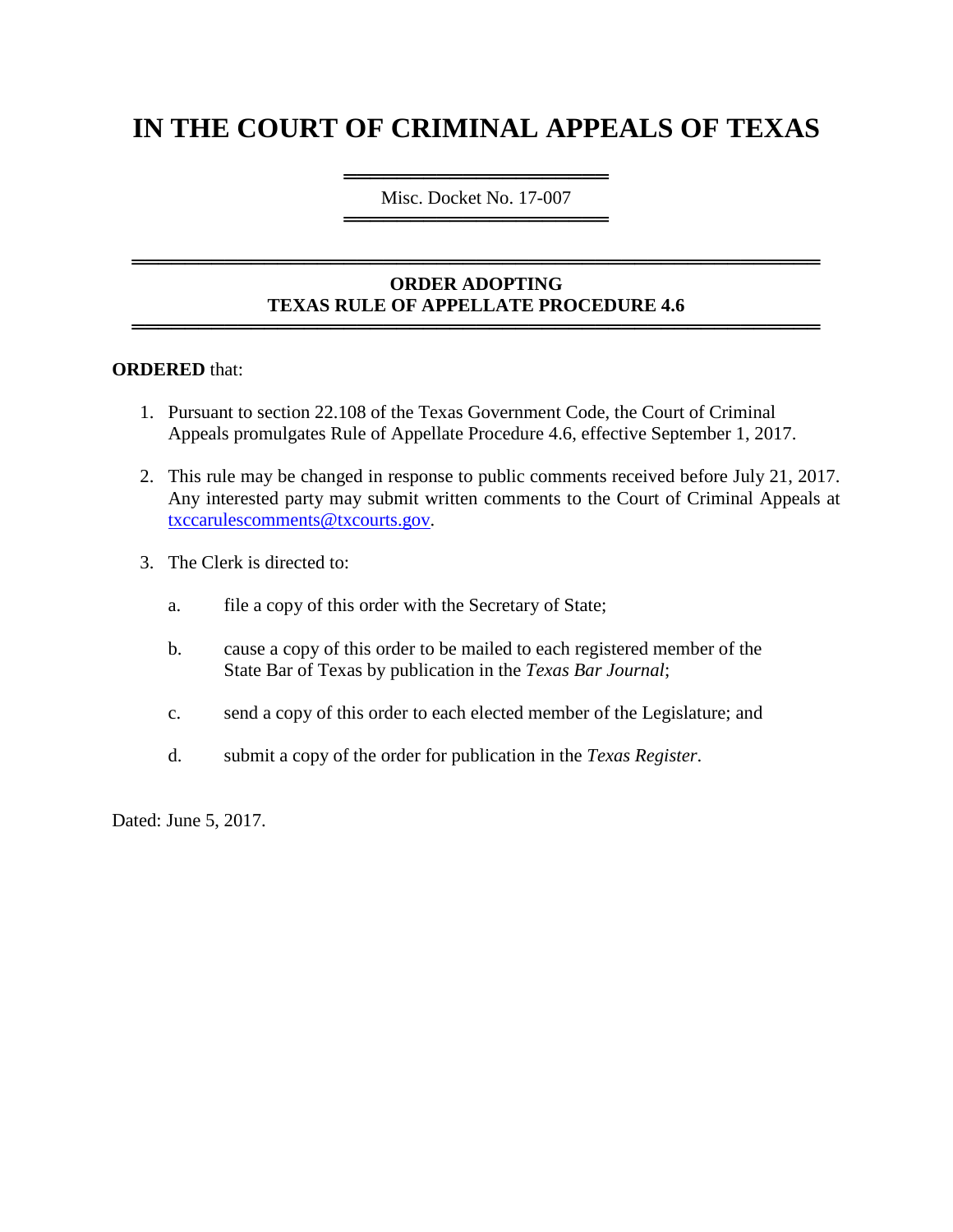Sharon Keller, Presiding Judge  $QQQ$ 

Which & C ſ

Michael Keasler, Judge

Barbara Hervey, Judge

Else Alcale

 $\prec$ 

Bert Richardson, Judge

 $\frac{1}{\text{Kevin P. Yeary, Judge}}$ 

Judge

Judge Scott ker,